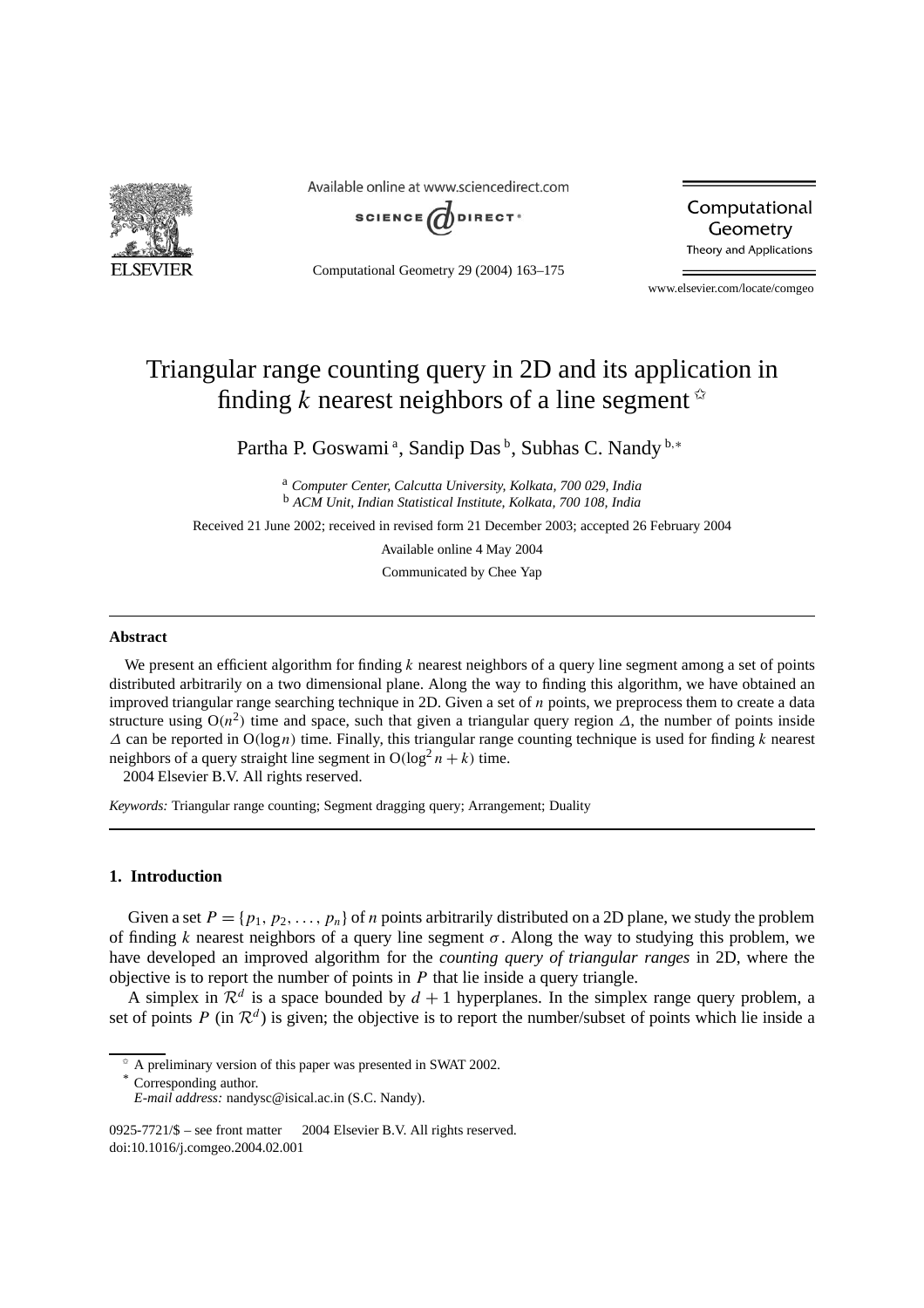simplex query region. We shall refer these two problems as *counting query problem* and *subset reporting problem* respectively. The simplex range searching problem has been studied extensively [3,9,11,15]. The first work appeared in [11], where two near quadratic data structures are presented; the first one can answer triangular range counting query in the plane in  $O(log n)$  time using  $O(n^{2+\epsilon})$  space, and the second one needs  $O(\log n \log \log n)$  time for the counting query using  $O(n^2/\log n)$  space. In  $\mathbb{R}^3$ , this algorithm answers the simplex range counting query in  $O(\log n)$  time, but it requires  $O(n^{7+\epsilon})$  space for storing the preprocessed data structure, where  $\varepsilon$  is a fixed positive constant. Chazelle, Sharir and Welzl [9] presented a quasi-optimal upper bound for the triangular range searching problem. Their algorithm can achieve  $O(\log n)$  time for the *counting query* in  $\mathcal{R}^2$  at the expense of  $O(n^{2+\epsilon})$  storage and preprocessing time. The best result is obtained by Matousek [15]. In  $\mathbb{R}^2$ , it needs  $O(n^2 \log^\varepsilon n)$  preprocessing time and  $O(n^2)$ space. Using a weight function of the points, *counting query* can be answered in  $O(log^3 n)$  time. For both of these algorithms, the subset reporting problem needs an additional  $O(\kappa)$  time, where  $\kappa$  is the size of the output. For a concise survey on geometric range searching, see [2]. In this paper, we present an improved algorithm which solves the *counting query* problem in  $O(log n)$  time with  $O(n^2)$  preprocessing time and space. However, this technique does not help in solving the *subset reporting query* problem. We mention a different technique which needs  $O(n^2)$  preprocessing time and space, and answers the *subset reporting query* in  $O(log^2 n + \kappa)$  time.

The problem of computing the nearest neighbor of a query line was initially addressed in [11]. An algorithm of preprocessing time and space  $O(n^2)$  was proposed in that paper which can answer the query in  $O(log n)$  time. Later, the same problem was solved using geometric duality in [14], with the same time and space complexities. The space complexity of the problem has recently been improved in [16,17]. In [16], the preprocessing time and space are reduced to  $O(n \log n)$  and  $O(n)$  respectively, and the query time is  $O(n^{.695})$ . The query time is further reduced to  $O(n^{\frac{1}{2}+\epsilon})$ , but this needs  $O(n \log n)$  space to store the preprocessed data structure [17]. In [18], the problem of finding the *k* nearest neighbors of a line is proposed along with an algorithm. The preprocessing time and space complexities are  $O(n^2)$ and  $O(n^2/\log n)$  respectively, and the query time complexity is  $O(k + \log n)$ , where k is an input at the query time. The same data structure can report *k* farthest neighbors of a query line with same time and space complexities. The proximity queries regarding line segments are studied very little. The first work appeared in [5] which addresses the problem of locating the nearest point of a query straight line segment among a set of *n* points on the plane. The results obtained in few restricted cases of this problem are listed below.

- (i) If the query line segment is known to lie outside the convex hull of *P*, a linear size data structure can be constructed in  $O(n \log n)$  time, which can answer the nearest neighbor of a line segment in  $O(log n)$  time.
- (ii) If *m* non-intersecting query line segments are given at a time, then the nearest neighbors of all these line segments can be reported in  $O(m \log^3 n + n \log^2 n + m \log m)$  time.
- (iii) When *n* arbitrary query line segments (they may intersect) are given in advance, then the nearest neighbors of all of them can be reported in  $O(n^{4/3} \log^k n)$  time, for some constant *k*.
- (iv) If *n* query line segments arrive online, then the amortized query time per segment is  $O(\sqrt{n} \log^k n)$ , for some constant *k*.

The time complexity of problems (ii) and (iii) are improved in [4]. If the number of points and query line segments are both *n*, the time complexities are  $O(n \log^2 n)$  and  $O(n^{4/3} 2^{O(\log^* n)})$  respectively.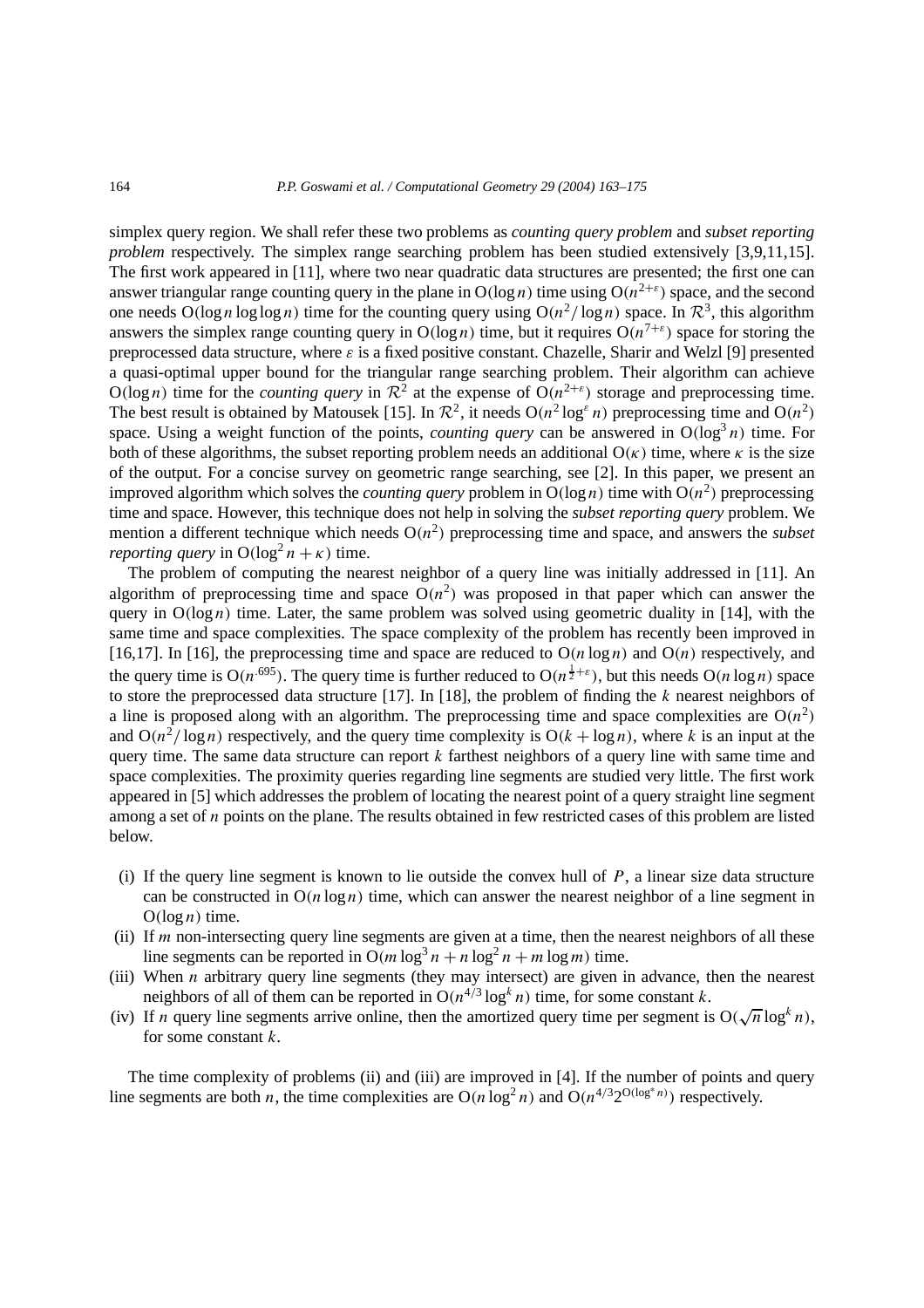We consider an unrestricted version of the nearest neighbor query problem for line segments. The objective is to report the nearest neighbor of an arbitrary query line segment *σ* among a set of points *P*. We show that the preprocessed data structure for the simplex range searching problem can answer this query in  $O(log<sup>2</sup> n)$  time. We also show that the following queries can be answered using our method:

- *Segment dragging query*: Report the first *k* points (of *P*) hit by the query line segment  $\sigma$  if  $\sigma$  is dragged along any one of its two perpendicular directions. This needs  $O(k + \log^2 n)$  time. The preprocessing time and space complexities are both  $O(n^2)$ .
- *k-nearest neighbors query*: This problem has two phases: (i) find *k* nearest neighbors of the interior of *σ* , and (ii) find *k* nearest neighbors of each end point of *σ* . The first phase can be solved using *segment dragging query* technique. The second phase needs to use order-*k* Voronoi diagram, provided *k* is known prior to the preprocessing. Thus the preprocessing and query time complexities of the order-*k* Voronoi diagram play important role in analyzing the complexity results of this problem.

## **2. Preliminaries**

Let *Q* be a set of *n* points distributed arbitrarily on a 2D plane. First, we describe a method of *counting* and *subset reporting* for the *half-plane range query* for a query line  $\ell$  using geometric duality. Here (i) a point  $q = (a, b)$  of the primal plane is mapped to the line  $q^*$ :  $y = ax - b$  in the dual plane, and (ii) a non-vertical line  $\ell: y = cx - d$  of the primal plane is mapped to the point  $\ell^* = (c, d)$  in the dual plane. A point *q* is below (respectively, on, above) a line  $\ell$  in the primal plane if and only if the line  $q^*$  is above (respectively, on, below) the point  $\ell^*$  in the dual plane.

Let *<sup>Q</sup>*<sup>∗</sup> be the set of dual lines corresponding to the points in *<sup>Q</sup>*, and <sup>A</sup>*(Q*<sup>∗</sup>*)* denotes the arrangement of the lines in *Q*<sup>∗</sup>. As a preprocessing, we construct a data structure for storing the levels of the arrangement <sup>A</sup>*(Q*<sup>∗</sup>*)* as defined below. From now onwards, this data structure will be referred to as *level-structure*.

**Definition 1** [12]. A point *q* in the dual plane is at level  $\theta$  ( $0 \le \theta \le n$ ) if there are exactly  $\theta$  lines in  $Q^*$ that lie strictly below q. The  $\theta$ -level of  $\mathcal{A}(Q^*)$  is the closure of a set of points on the lines of  $Q^*$  whose levels are exactly *θ* in  $\mathcal{A}(Q^*)$ , and is denoted as  $\lambda_\theta$ .

Clearly, the edges of  $\lambda_{\theta}$  form a monotone polychain from  $x = -\infty$  to  $x = \infty$ . Each vertex of the arrangement  $\mathcal{A}(Q^*)$  appears in two consecutive levels, and each edge of  $\mathcal{A}(Q^*)$  appears in exactly one level. In Fig. 1, a demonstration of levels in an arrangement of lines is shown. The thick chain



Fig. 1. Demonstration of levels in an arrangement of lines.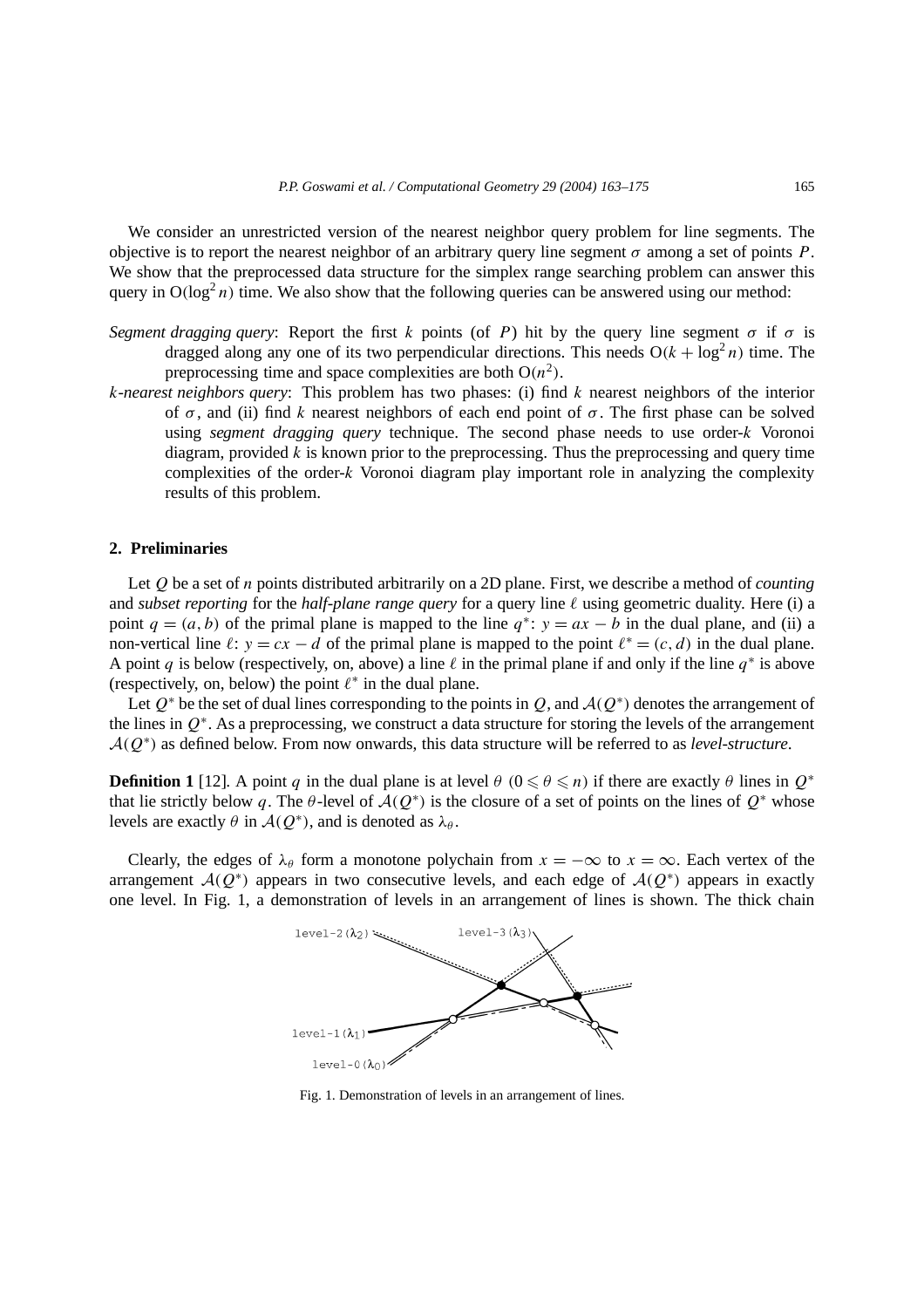represents  $\lambda_1$ . Among the vertices of  $\lambda_1$ , those marked with empty (respectively black) circles are appearing in level  $\lambda_0$  (respectively  $\lambda_2$ ) also.

**Definition 2.** The *level-structure* is an array A whose elements correspond to the levels  $\{\theta | \theta = 1, \ldots, n\}$ of the arrangement  $A(Q^*)$ . Each element representing a level  $\theta$ , is attached with a linear array containing the vertices of  $\lambda_{\theta}$  in a left to right order.

Given a query line  $\ell$ , the *counting query* problem for the halfplane range is solved as follows: Find two consecutive levels  $\theta$  and  $\theta + 1$  such that  $\ell^*$  (dual of the line  $\ell$ ) lies within  $\lambda_{\theta}$  and  $\lambda_{\theta+1}$ . This can be done by two stage binary search in the level-structure.

First we select the  $\lceil \frac{n}{2} \rceil$ th level in the array A, and apply binary search in  $\lambda_{\lceil \frac{n}{2} \rceil}$  to find an edge  $e \in \lambda_{\lceil \frac{n}{2} \rceil}$ which horizontally spans  $\ell^*$ . Next we choose either  $\lceil \frac{n}{4} \rceil$ th level or  $\lceil \frac{3n}{4} \rceil$ th level depending on whether  $\ell^*$ appears below or above *e*. The process continues until we get a pair of edges *e*<sup>∗</sup> and *e*∗∗ below and above  $\ell^*$  respectively such that they appear in two consecutive levels of the arrangement, i.e.,  $e^* \in \lambda_{\theta-1}$  and  $e^{**} \in \lambda_{\theta}$ . The number of points above and below the query line  $\ell$  are  $\theta$  and  $n - \theta$  respectively. The time complexity of this half-plane range counting query algorithm is  $O(log^2 n)$ .

To improve the query time, an augmentation procedure of the *level-structure* is described in [18]. This uses a technique similar to *fractional cascading* [8]. The complexity results of half-plane range query using the *augmented level-structure* is stated in the following theorem.

**Theorem 1** [18]. *Given a set of n points in the plane, it can be preprocessed in*  $O(n^2)$  *time and*  $O(n^2)$ *space such that the counting query for the half-plane range can be answered in* O*(*log *n) time. The subset reporting needs an additional* O*(κ) time, where κ is the size of the output.*

## **3. Triangular range searching**

Given a triangular range *∆*, here the objective is to report the points in *P* that lie inside *∆*. We shall consider both *counting* and *subset reporting* query problems for the triangular range separately.

## *3.1. Preprocessing*

Let  $P = \{p_1, p_2, \ldots, p_n\}$  be a set of *n* points arbitrarily distributed in 2D plane. A line splitting the set *P* into two non-empty subsets is called a *cut*. A cut is said to be *balanced* if it splits *P* into two subsets  $P_1$  and  $P_2$  such that the size of these two subsets differ by at most one. For a given point set  $P$ , the balanced cut may not be unique. But we may choose any one of them. The point sets  $P_1$  and  $P_2$ are further divided recursively using balanced cuts. This process continues until all the partitions contain exactly one element.

As a preprocessing for the triangular range query, we create a data structure *T (P )*, called *partition tree*, based on the hierarchical balanced bipartitioning of the point set *P*. Its root node (at layer-0) corresponds to the set  $P$ . The cut  $I_0$  splits  $P$  into two subsets  $P_1$  and  $P_2$  and they correspond to the left and right child of the root (i.e., two nodes at layer-1). The points in  $P_1$  and  $P_2$  are further partitioned using balanced cuts to create four nodes at layer-2. The splitting continues and the nodes of the tree are defined recursively in this manner.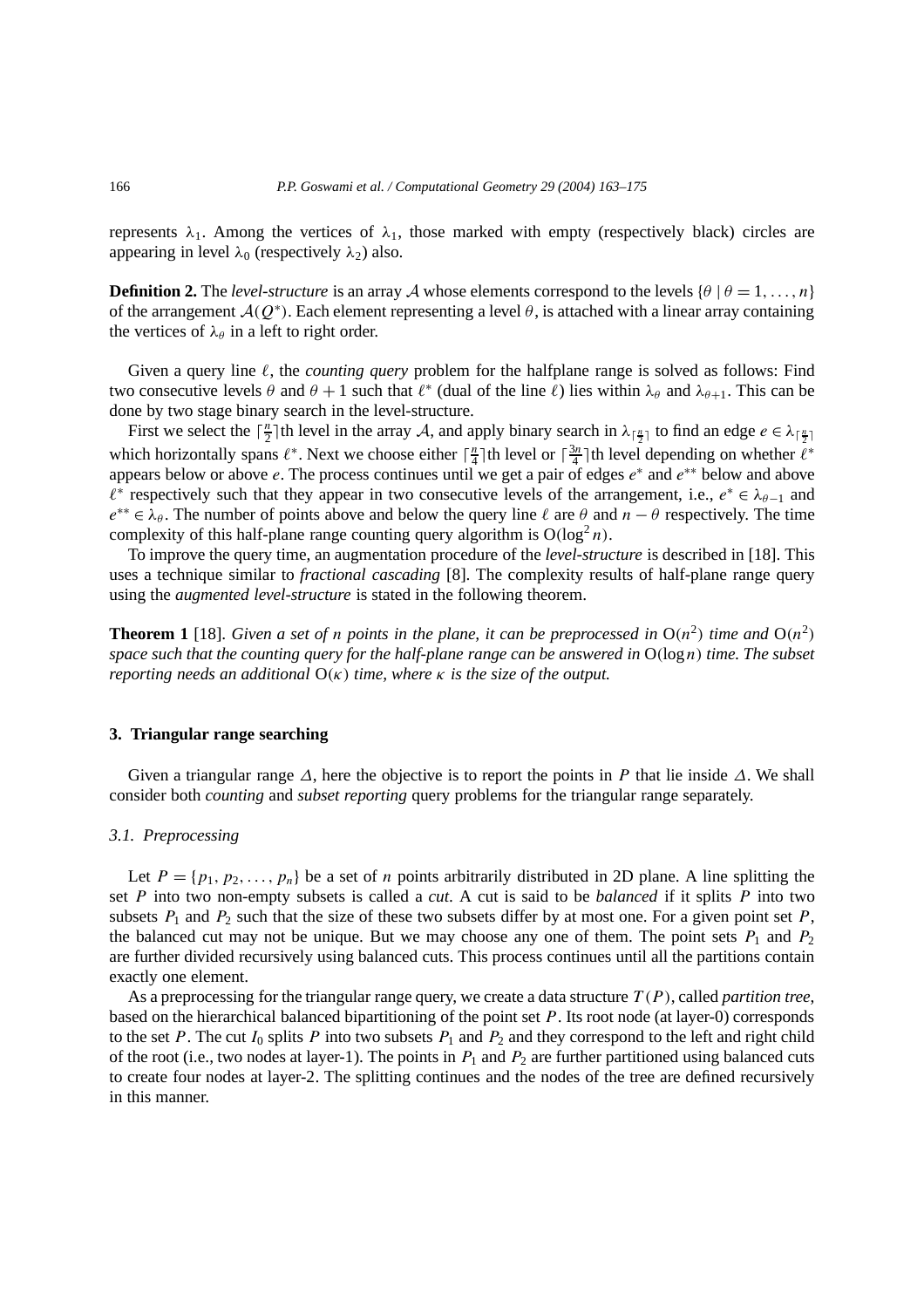Each node *v* of  $T(P)$  is attached with (i) the set of points  $P_v$ , (ii) an integer field  $\chi_v$  indicating the size of  $P_v$ , and (iii) the balanced cut line  $I_v$  partitioning the point set  $P_v$ .

In order to define the partition tree  $T(P)$  uniquely, we use *ham-sandwich cuts* (defined below) as balanced cuts for the point sets attached to the pair of children of each non-leaf node.

**Definition 3.** Let *Q* be a set of points and *I* be a balanced cut for *Q* which creates two subsets  $Q_1$  and  $Q_2$ . A *ham-sandwitch* cut of  $Q_1$  and  $Q_2$  is a line *J* which splits both  $Q_1$  and  $Q_2$  into two equal halves.

**Lemma 1** [13]. *Given a set P of n points, the partition tree*  $T(P)$  *can be constructed in*  $O(n \log n)$  *time and space.*

After obtaining the partition tree, we attach two secondary structures, namely  $SS_1$  and  $SS_2$ , with each non-leaf node of  $T(P)$ . *SS*<sub>1</sub> is a *level structure* with the points in  $P_v$ . It is useful for the triangular range counting query, but is not efficient for the subset reporting.  $SS_2$  is another data structure with the same point set  $P_v$ , and is used for reporting the members inside the query triangle. The performance of  $SS_2$ with respect to the counting query is inferior to that of *SS*1.

## *3.1.1. Secondary structure—SS*<sup>1</sup>

Consider the node *v* in  $T(P)$ .  $P_v^*$  is the set of lines corresponding to the duals of the points in  $P_v$ . We create the augmented level structure  $A(P_v^*)$  (as mentioned in Section 2), and attach it with node *v*. From now onwards, this secondary structure will be referred as  $SS<sub>1</sub>(v)$ . We further augment the data structure using the following lemma. This accelerates the triangular range counting query.

**Lemma 2.** Let *v* be a node in  $T(P)$ , and *w* be a child node of *v*. A cell in  $A(P_v^*)$  is completely contained *in exactly one cell of*  $\mathcal{A}(P_w^*)$ *.* 

**Proof.** Let *u* be the other child of node *v*.  $P_u^*$  and  $P_w^*$  are the duals of the points attached to nodes *u* and *w*. Let *C* be a cell in  $A(P_v^*)$ . It is bounded by the lines of both  $P_u^*$  and  $P_w^*$ . If the lines of  $P_u^*$  are removed, *C* will be contained in a cell of the arrangement  $\mathcal{A}(P_w^*)$ .  $\Box$ 

With each cell  $C \in \mathcal{A}(P_v^*)$ , we attach two pointers, *cell\_ptr<sub>left</sub>* and *cell\_ptr<sub>right</sub>*. They point to the cells  $C_L \in \mathcal{A}(P_u^*)$  and  $C_R \in \mathcal{A}(P_w^*)$  respectively in which the cell C is contained (we have assumed that *u* and *w* are respectively the left and right child of node *v* in  $T(P)$ ). Basically, this can be done by attaching the pointers with each edge  $e \in \mathcal{A}(P_v^*)$  as follows:

- If the edge *<sup>e</sup>* is a part of an edge *<sup>e</sup>*<sup>∗</sup> <sup>∈</sup> <sup>C</sup>*L*, then its *cell*\_*ptrleft* points to *<sup>e</sup>*<sup>∗</sup>. We draw a vertical line at the left end point of *e* in downward direction. Let it hit the edge  $e^{**} \in C_R$ . The *cell\_ptr*<sub>right</sub> points to *e*∗∗.
- If *e* is a part of an edge in  $C_R$ , then its *cell\_ptr<sub>right</sub>* and *cell\_ptr*<sub>left</sub> are computed in a similar manner.

**Lemma 3.** *The time and space required for creating and storing the preprocessed data structure SS*<sup>1</sup> *for all non-leaf nodes in*  $T(P)$  *are both*  $O(n^2)$ *.* 

**Proof.** By Lemma 1, the initial partition tree can be constructed in  $O(n \log n)$  time and space. The number of nodes at level *i* of  $T(P)$  is  $2^i$ , and each of them contains at most  $\lceil \frac{n}{2^i} \rceil$  points, where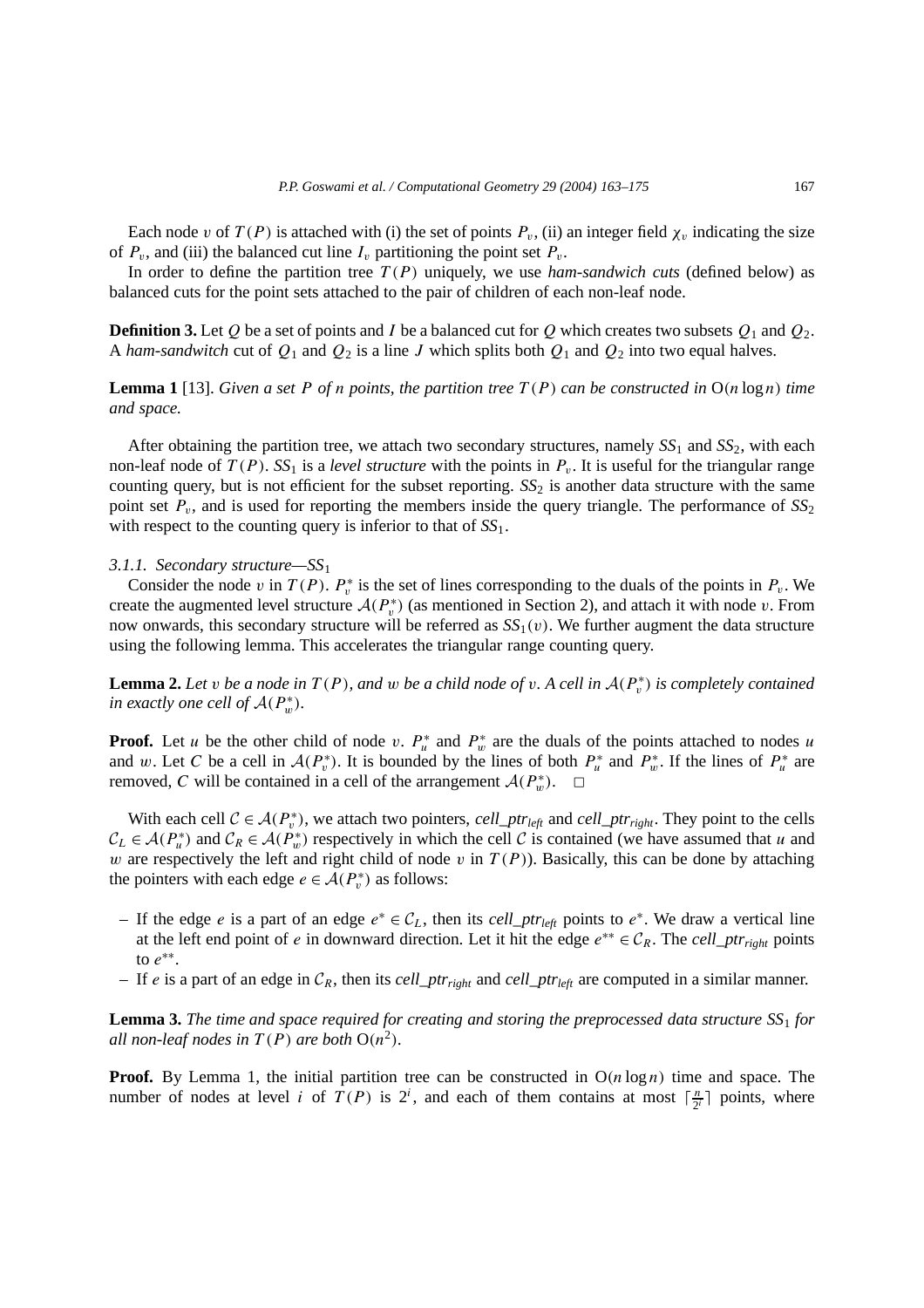$i = 0, 1, \ldots, \log n - 1$ . For each non-leaf node at level *i*, the size of *SS*<sub>1</sub> structure is  $O((\frac{n}{2^i})^2)$ , and it can be constructed from the point set assigned to that node in  $O((\frac{n}{2^i})^2)$  time. So, the total time and space required for constructing the  $SS_1$  structure for all nodes in  $T(P)$  is

$$
O\left(\sum_{i=0}^{\log n-1} 2^i \times \left(\frac{n}{2^i}\right)^2\right) = O\left(\sum_{i=0}^{\log n-1} \frac{n^2}{2^i}\right) = O(n^2).
$$

Finally, we use topological line sweep to set *cell\_ptr*<sub>left</sub> and *cell\_ptr*<sub>right</sub> attached to each edge of  $\mathcal{A}(P_v^*)$ . This requires an additional  $O(n^2)$  amount of time.  $\Box$ 

### *3.1.2. Secondary structure—SS*<sup>2</sup>

This is another secondary structure attached to each non-leaf node  $v$  of  $T(P)$ , and is created with the points attached to node *v* in the primal plane.

Consider a non-root node *v* at *i*th layer of the tree  $T(P)$ . The region of the plane attached to it is  $R_v$ , and the set of points attached to it is  $P_v$ . Note that,  $R_v$  is a convex polygonal region whose boundaries are defined by the cut lines of its predecessors, i.e., all the nodes on the path from the root of  $T(P)$  up to the parent of the current node. Thus, if *v* is at layer-*i*, the number of sides of the region  $R_v$  is at most *i*. We store the boundary edges of  $R_v$  in an array. Each edge  $I$  is attached with the following data structure.

Let  $\pi$  be a point on an edge *I* of the boundary of  $R_v$ . A half-line is rotated around  $\pi$  inside the region  $R_v$  by an amount 180°, and a list  $L_\pi$  is formed with the points in  $P_v$  ordered with respect to their appearance during the rotation. For each point of *I* we get such a list. Note that, we may get an interval on *I* around the point  $\pi$  such that for all points inside this interval, the list remains same. In order to get these intervals, we join each pair of points in  $P<sub>v</sub>$  by a straight line. These lines are extended in both sides up to the boundary of  $R_v$ . This creates at most  $O(|P_v|^2)$  intervals along the boundary of  $R_v$ . If we consider any two consecutive intervals on an edge  $I$  of the boundary of  $R<sub>v</sub>$ , the circular order of points only differ by a swap of two members in their respective lists. This indicates that  $O(|P_v|^2)$  space is enough to store the circular order of the points of  $P<sub>v</sub>$  for all the intervals on *I*. Indeed, we can use the data structure proposed in [10] for storing almost similar lists for this purpose. For the details about this data structure, see [10,11].

**Lemma 4.** *The time and space required for creating and storing the SS*<sup>2</sup> *data structure for all nodes in*  $T(P)$  *is*  $O(n^2)$ *.* 

**Proof.** Each point appears in exactly one region in each layer of  $T(P)$ . But a point p inside a region  $R_v$ (corresponding to a node *v*) appears in the data structure attached to all the edges of  $R_v$ . For a node *v* at the *i*th layer of  $T(P)$ , its attached  $R_v$  is bounded by at most *i* cut-lines, and contains  $\frac{n}{2^i}$  points. Thus the total space required to store the data structure for all edges on the boundary of  $R_v$  is at most  $i \times (\frac{n}{2^i})^2$ . Again, the number of nodes in the *i*th layer is  $2^i$ . Thus, the time and space required for creating and storing the  $SS_2$  data structure for all nodes in  $T(P)$  in the worst case is equal to

$$
1.2^{1} \cdot \left(\frac{n}{2}\right)^{2} + 2.2^{2} \cdot \left(\frac{n}{2^{2}}\right)^{2} + 3.2^{3} \cdot \left(\frac{n}{2^{3}}\right)^{2} + \dots + \log n \cdot 2^{\log n} \cdot \left(\frac{n}{2^{\log n}}\right)^{2}
$$
  
=  $\frac{1}{2} \cdot n^{2} + \frac{2}{2^{2}} \cdot n^{2} + \frac{3}{2^{3}} \cdot n^{2} + \dots + \frac{\log n}{2^{\log n}} \cdot n^{2}$   
=  $O(n^{2})$ .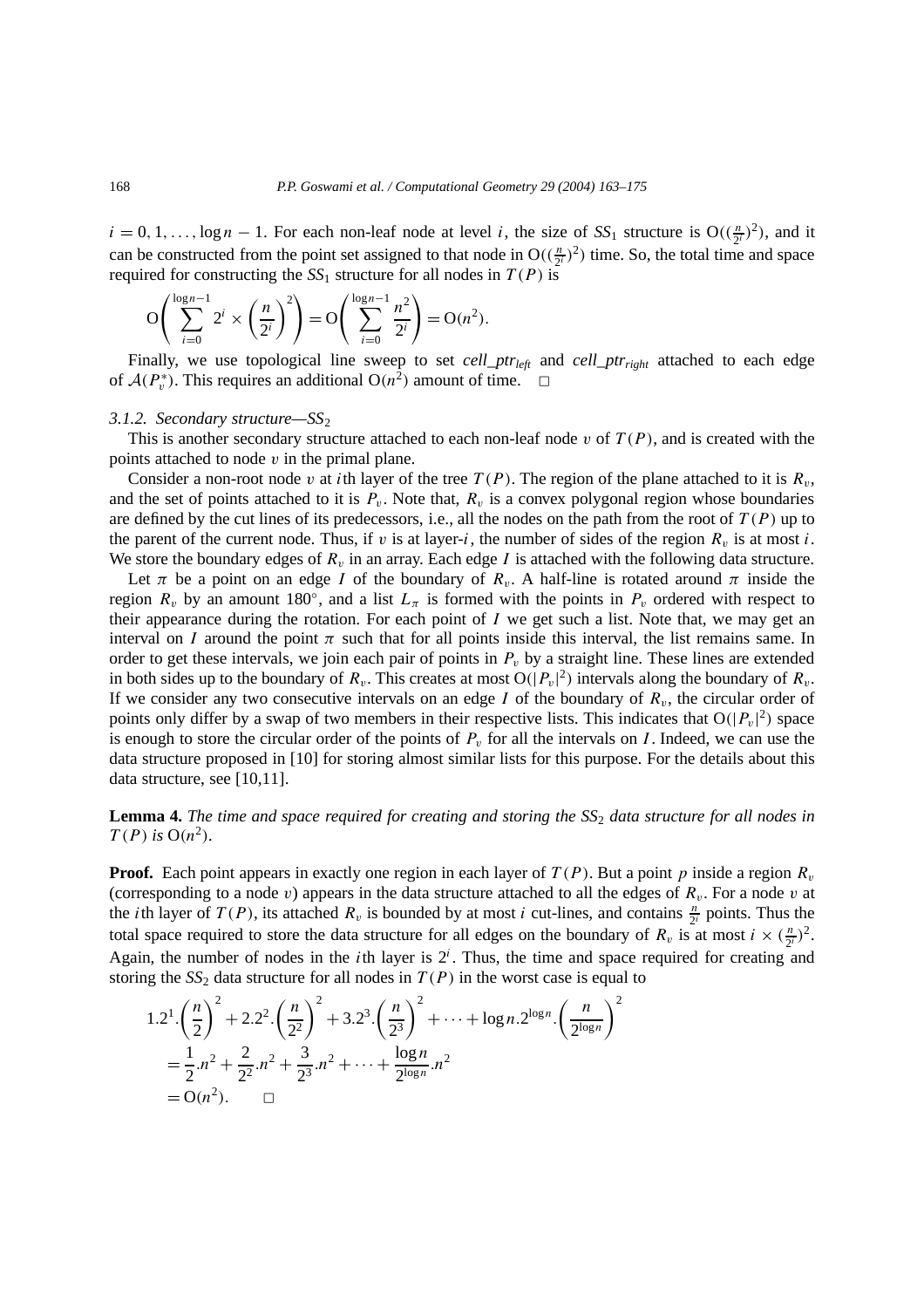# *3.2. Counting query*

Here the objective is to report the number of points of *P* that lie inside a triangular query region *∆*. We traverse the preprocessed data structure *T (P )* from its root with the region *∆*. A global *COUNT* field (initialized with 0) is maintained during the traversal. At the end of traversal, *COUNT* field returns the number of points inside *∆*.

During the traversal, if a leaf node is reached with a query region *∆*<sup>∗</sup>*(*∈ *∆)*, the *COUNT* is incremented by one if the point attached to that node lies inside *∆*<sup>∗</sup>. While processing a non-leaf node *v* with a query region *∆*<sup>∗</sup>, its attached partition line *Iv* may or may not split *∆*<sup>∗</sup>. In the former case, *v* is said to be a *split node*, and in the latter case *v* is said to be a *non-split node*.

At a *non-split node*  $v$ , the traversal proceeds towards one child of  $v$  whose corresponding partition contains *∆*<sup>∗</sup>. On the other hand, at a *split node*, *∆*<sup>∗</sup> splits into two query regions; each of them is convex, and is any one of the following types:

*type-*0: a region having no corner of *∆*, *type-*1: a region having one corner of *∆*, and *type-*2: a region having two corners of *∆*.

When *∆* splits for the first time, it gives birth to one *type*-1 and one *type*-2 regions. In the successive splits:

- A *type*-2 region may either be split into (i) one *type*-0 region and one *type*-2 region, or (ii) two *type*-1 regions. In case (i), the *counting query* inside the *type*-0 region is performed among the points in the partition attached to one child of node *v* which contains the *type*-0 region; traversal proceeds towards the other child of *v* containing the *type*-2 region. In case (ii), traversal proceeds towards both the children of *v* with the corresponding *type*-1 region, in a recursive manner.
- A *type*-1 region splits into one *type*-0 and one *type*-1 region. The processing of *type*-0 region is performed at one child of node *v*, and the traversal proceeds towards the other child of *v* with the *type*-1 region.

The processing of a *type*-0 region at a node *v* is described below.

**Lemma 5.** *During the entire traversal with the query region ∆, the number of type-*0 *regions that may be generated is at most* O*(*log *n).*

**Proof.** After the split of *∆* into a *type*-2 and a *type*-1 region, we first consider the processing of the *type*-2 region. It may generate O*(*log *n) type*-0 regions before it splits into two *type*-1 regions or reaches to the leaf node. Thus, we may have at most three *type*-1 regions.

During the traversal in  $T(P)$  with a *type*-1 region, it may split at most  $O(log n)$  times before the search reaches a leaf node. At each of these splits a new *type*-0 region is generated.  $\Box$ 

# *3.2.1. Counting query inside a type-*0 *region*

**Lemma 6.** *The number of edges of the query triangle ∆ that can appear on the boundary of a type-*0 *region is at most three.*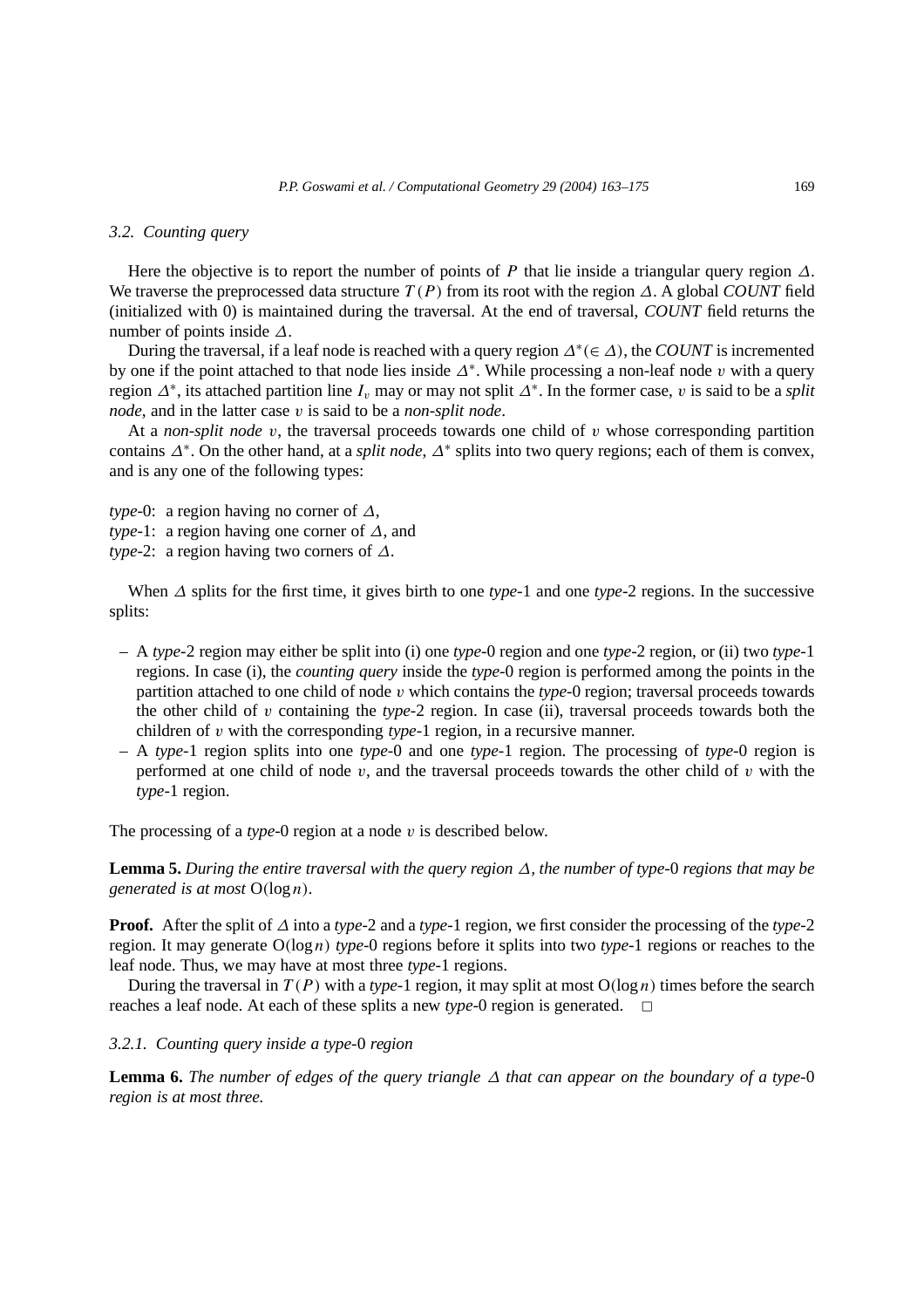

Fig. 2. Different possibilities of *type*-0 region.

**Proof.** Follows from the fact that at most one segment of a straight line can appear as an edge on the boundary of a convex region, and  $\Delta$  is bounded by three straight line segments.  $\Box$ 

Fig. 2 demonstrates the implication of Lemma 6. Here the boundary of the query triangle *∆* is shown with solid lines. The hierarchical partition lines corresponding to the nodes of the partition tree  $T(P)$  are shown with dotted lines.

Let *∆*<sup>∗</sup> be a *type*-0 region generated at node *v* during the traversal of *T (P )* with the query region *∆*. In order to solve the *counting query* with respect to *∆*<sup>∗</sup> at node *v*, we need to consider the following four cases depending on the number of sides of *∆* that appear on the boundary of *∆*<sup>∗</sup>.

*Case* 1:  $\Delta^*$  is not bounded by any of the edges of  $\Delta$  (see Fig. 2(a)). Here all the  $\chi_v = |P_v|$  points lie inside *∆*<sup>∗</sup>.

*Case* 2: Exactly one edge *e* of *∆* appears on the boundary of *∆*<sup>∗</sup> (see Fig. 2(b)). The edge *e* cuts the boundary of  $R_v$  (region attached to node  $v$ ) in exactly two points, and it splits the point set  $P_v$  into two disjoint subsets. One of these subsets lies completely outside *∆*<sup>∗</sup>, and the other one completely lies inside *∆*<sup>∗</sup>. The number of points of *Pv* lying inside *∆*<sup>∗</sup> can be obtained by performing *half-plane range counting query* (see Section 2) among the point set  $P<sub>v</sub>$  with respect to the line containing *e*.

*Case* 3: Exactly two edges of *∆* appear on the boundary of *∆*<sup>∗</sup> (see Fig. 2(c)). These two edges are mutually non-intersecting inside  $R_v$ , and each of them intersects the boundary of  $R_v$  in exactly two points. Let these two edges be  $e_1$  and  $e_2$ . As stated earlier, each of these edges  $(e_i)$  partitions the point set  $P_v$ into two disjoint subsets, say  $P_v(e_i)$  and  $\overline{P_v(e_i)}$ .  $\overline{P_v(e_i)}$  lies completely outside  $\Delta^*$ , but  $P_v(e_i)$  may not completely lie inside  $\Delta^*$  due to the constraints imposed by the other member  $e_j$ ,  $j \neq i$ .

The number of points of  $P_v$  inside  $\Delta^*$  is equal to  $|P_v(e_1) \cap P_v(e_2)| = (\chi_v - |\overline{P_v(e_1)}| - |\overline{P_v(e_2)}|)$ , and it can be obtained by performing the *half-plane range counting query* with the lines  $e_1$  and  $e_2$  separately.

*Case* 4: Exactly three edges of *∆* appear on the boundary of *∆*<sup>∗</sup> (see Fig. 2(d)). As in case 3, all these edges are mutually non-intersecting inside  $R_v$ , and each of them intersects  $R_v$  in exactly two points. The number of points of  $P_v$  inside  $\Delta^*$  is equal to

$$
\left|\bigcap_{i=1}^3 P_v(e_i)\right| = \left(\chi_v - \sum_{i=1}^3 \left|\overline{P_v(e_i)}\right|\right),\,
$$

where  $P_v(e_i)$  is defined as in case 3. Thus, we have the following lemma.

**Lemma 7.** *The number of points inside a* type*-*0 *region can be obtained in* O*(*log *n) time in the worst case.*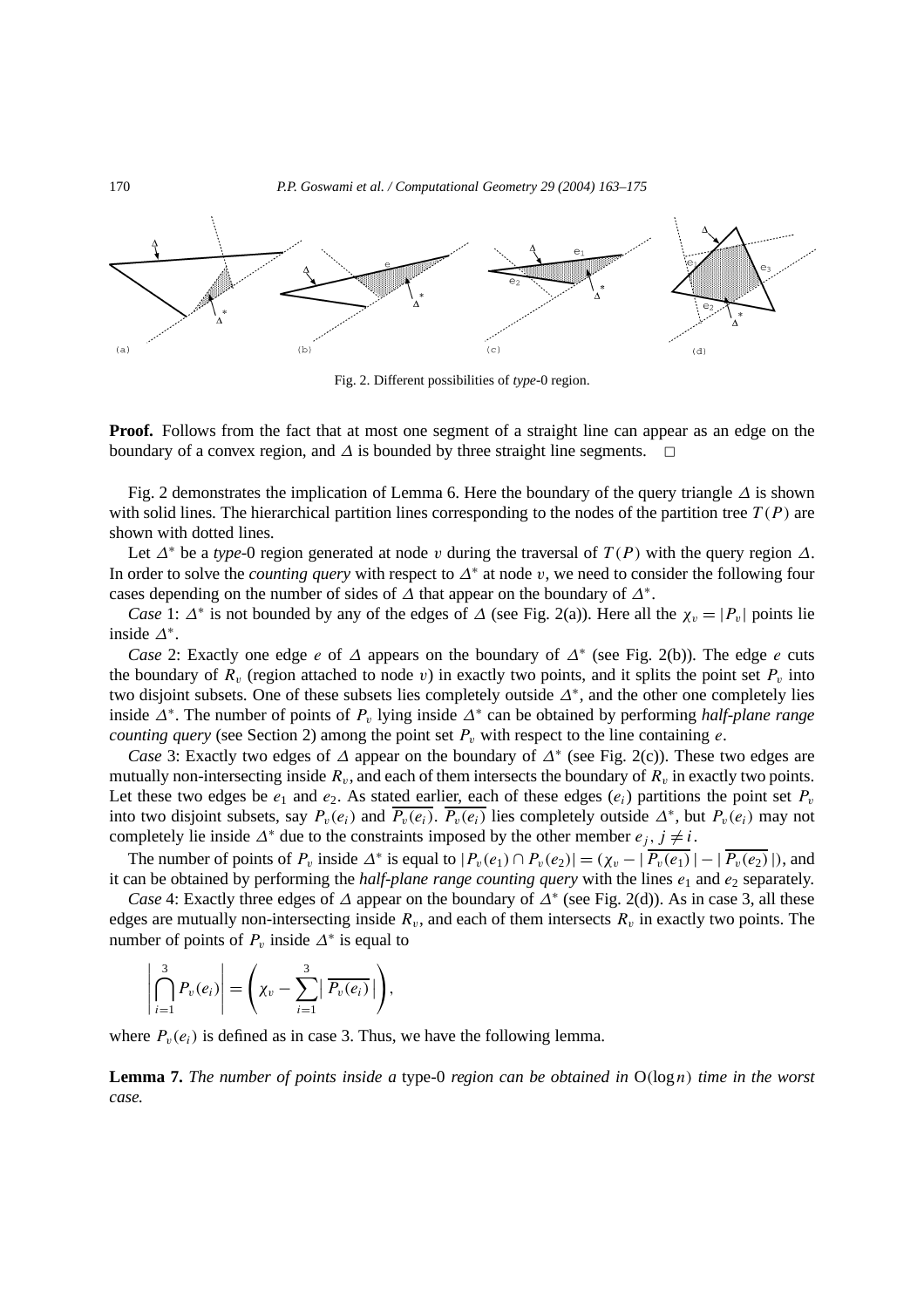**Proof.** From the above discussions, it is clear that after reaching node *v* with a *type*-0 region *∆*<sup>∗</sup>, the number of points inside *∆*<sup>∗</sup> can be obtained by applying the *half-plane range counting query* at most three times (with respect to the lines containing  $e_1$ ,  $e_2$  and  $e_3$ ) among the points in  $P_v$ . This requires  $O(log n)$  time in the worst case (see Theorem 1).  $\square$ 

## *3.2.2. Time complexity of counting query*

Lemmata 5 and 7 say that given a triangular query region *∆*, the number of points inside it can be reported in  $O(log^2 n)$  time. We now show that the secondary structure  $SS_1$  (augmented using Lemma 2) helps in reducing the counting query cost to  $O(\log n)$ .

The triangular range counting query starts from the root of *T (P )* and with *COUNT* equal to zero. Let  $\ell_1^*, \ell_2^*$  and  $\ell_3^*$  be the dual points of the lines containing the three edges  $e_1, e_2$  and  $e_3$  of  $\Delta$ . We find the cells containing  $\ell_1^*, \ell_2^*$  and  $\ell_3^*$  in the *SS*<sub>1</sub> structure attached to the root node of  $T(P)$ . During the traversal with a point (say  $\ell_1^*$  or  $\ell_2^*$  or  $\ell_3^*$ ), when the search moves from a node *v* to its children, the cell corresponding to that point in the secondary structure of the children of  $v$  are reached using *cell\_ptr<sub>left</sub>* or *cell\_ptr<sub>right</sub>* in O*(*1*)* time. If a *type*-0 region *∆*<sup>∗</sup> is generated at a non-leaf node on the traversal path, *COUNT* is incremented by the number of points inside *∆*<sup>∗</sup>, which is computed as described in cases 1 to 4. This needs O*(*1*)* time because of the following two reasons:

- The number of edges of *∆*<sup>∗</sup> crossing the region *Rv* attached to *v* is at most 3 (see Lemma 6).
- For each of these edges, the number of points of  $P_v$  lying outside  $\Delta^*$  can be obtained by observing the level of the dual point of the corresponding line in the arrangement  $A(P_v^*)$ . This requires  $O(1)$ time since the dual point is already placed in the appropriate cell of the arrangement  $A(P_v^*)$ .

If a leaf node is reached, the point attached with it is tested to check whether it lies inside  $\Delta$  in O(1) time. If so, *COUNT* field is incremented by 1. Finally, at the end of traversal, *COUNT* field indicates the number of points inside *∆*. Lemma 5 and the aforesaid discussion lead to the following theorem:

**Theorem 2.** *Given a set of n points we can preprocess them in*  $O(n^2)$  *time and space such that the number of points inside a query triangle can be obtained in* O*(*log *n) time.*

Here, we need to note the following two important things:

- The drawback of using *SS*<sup>1</sup> secondary structure is that it is not efficient for reporting the set of points inside *∆*. Here, the worst case time required for the subset reporting query may be O*(κ* log *n)*, where *κ* is the number of points inside  $\Delta$ .
- One can easily create a *level-structure* using  $O(n^2/\log n)$  space and  $O(n^2)$  time, which can determine the level of a point (dual of a line) in  $O(log n)$  time [7,18]. But here we cannot use this data structure due to the following reason:

In order to solve the counting query, we need to solve the point location query (for the dual (point) of a line  $\ell$ ) in the  $SS_1$  structure at each level of the partition tree. For a particular point, say  $\ell^*$ , we can reach its corresponding cell at a particular level of the partition tree from that of its predecessor node using either *cell\_ptr<sub>left</sub>* or *cell\_ptr<sub>right</sub>* in O(1) time by virtue of Lemma 2. If we use  $\frac{1}{\log n}$ -cutting tree, Lemma 2 will not remain valid. Thus, for each line bounding the query triangle, we need to solve the point location query (for the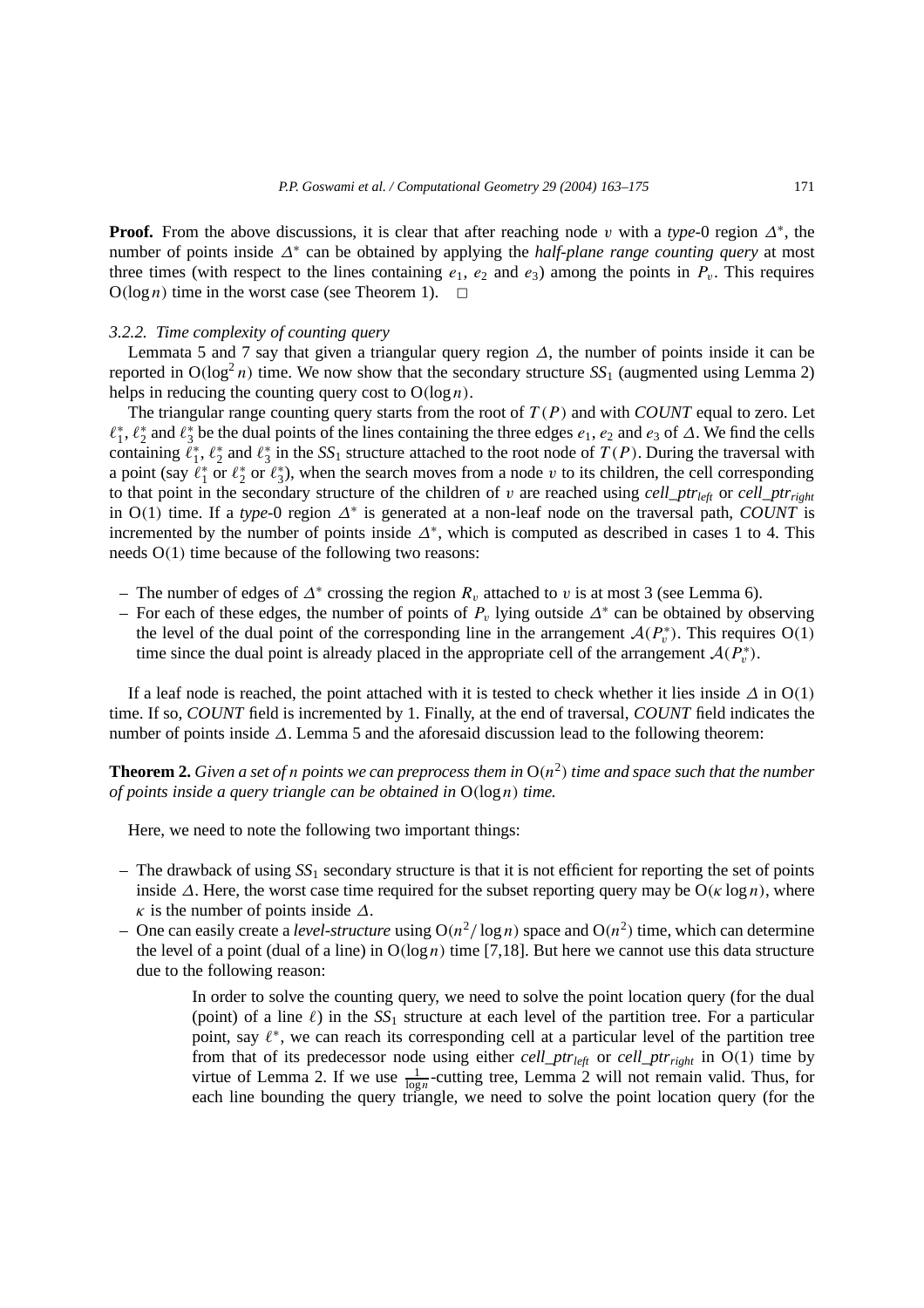dual of that line) at each level of the partition tree in  $O(log n)$  time. Thus, the overall time complexity of the counting query will increase to  $O(log^2 n)$  in the worst case.

# *3.3. Subset reporting query*

The subset reporting for a triangular query region  $\Delta$  is also done by traversing  $T(P)$ . At each split node, if the query region is either *type*-1 or *type*-2, it splits in a similar manner as described in the counting query. While processing a *type*-0 region at a particular node, either of the four cases, as mentioned in Section 3.2.1, may appear. The processing of those cases are described below.

- In case 1, all the points in  $P_v$  are reported.
- In case 2, the subset of points of  $P_v$  lying in one side of the edge  $e$  (of  $\Delta$ ) are reported. This can be easily done using *SS*<sup>1</sup> data structure itself.
- In case 3, the query region at node *v* is bounded by two edges, say *e*<sup>1</sup> and *e*2, of *∆*. We use the secondary structure  $SS_2$  for the reporting in this case. The edges  $e_1$  and  $e_2$  are indicated by bold lines in Fig. 3. Edge  $e_1$  (respectively  $e_2$ ) intersects  $R_v$  at  $\alpha_1$  and  $\alpha_2$  (respectively  $\beta_1$  and  $\beta_2$ ). We split the query region by the diagonal  $\alpha_1 \beta_2$  indicated by dotted line in Fig. 3. The points  $\alpha_1$  and  $\beta_2$  lies on the edges *I* and *J* of  $R_v$  respectively. We use binary search with the point  $\alpha_1$  (respectively  $\beta_2$ ) to locate its corresponding interval on the edge *I* (respectively *J* ). Next we use the list attached to *I* (respectively  $J$ ) in  $SS<sub>2</sub>$  for reporting the points inside the lightly (darkly) shaded angular region. The detailed method is described in [10]. The time complexity of this reporting is  $(\log n + \kappa)$ , where  $\kappa$  is the size of the output.
- In case 4, the query region at node *v* is bounded by three edges *e*1, *e*<sup>2</sup> and *e*<sup>3</sup> of *∆*. Here we need to proceed the traversal to both the children of  $v$  in  $T(P)$ . If the query region splits at  $v$ , it may generate at most one query region which is bounded by three edges of *∆*. Traversal proceeds with this part. The other part of the split is bounded by either one or two edges of *∆*. The points inside this part are reported as in case 1 or case 2 or case 3. This type of split takes place at most  $(\log n)$  time. So the reporting time in this case may be  $O(log^2 n + \kappa)$  in the worst case.

**Theorem 3.** *Given a set of n points we can preprocess them in*  $O(n^2)$  *time and space such that the subset of points inside a query triangle can be reported in*  $O(\log^2 n + k)$  *time.* 



Fig. 3. Reporting in case 3.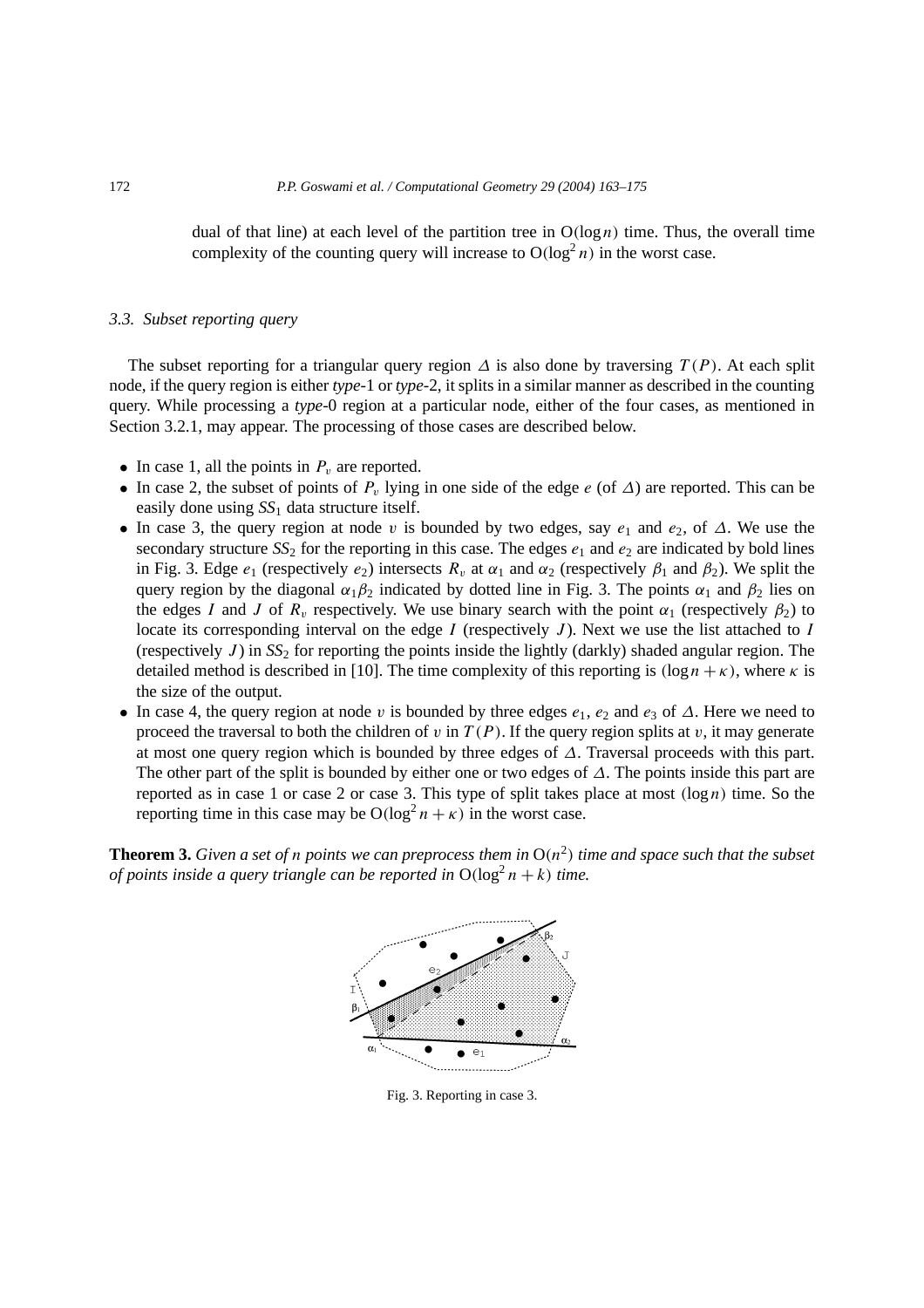**Proof.** Due to the successive splitting during the traversal in  $T(P)$  with the query region  $\Delta$ , at most  $O(log n)$  *type*-0 query regions are generated (see Lemma 5) for which the subset reporting needs to be done. At most one of these *type*-0 query regions may satisfy case 4 (see Fig. 2(d)). Apart from reporting the output, the search time for this *type*-0 region (if exists) needs  $O(log^2 n)$  time. For all other *type*-0 regions, the total search time is  $O(log^2 n)$ . Thus, the time complexity of the subset reporting for the triangular range is  $O(log^2 n + \kappa)$ , where  $\kappa$  is the number of reported answers.  $\Box$ 

## **4. Segment dragging query**

We shall use the preprocessed data structure discussed in the earlier section for solving the segment dragging query with respect to a line segment  $\sigma = [\alpha, \beta]$ , where  $\alpha$  and  $\beta$  are two end-points of  $\sigma$ .

Let us consider a corridor  $C_{\sigma}$  defined by two parallel lines  $L_1$  and  $L_2$  drawn through the points  $\alpha$  and  $\beta$ respectively, and each of them is perpendicular to  $\sigma$ . The set of points inside the corridor is split into two subsets  $P_{above}$  and  $P_{below}$  by the segment  $\sigma$ . In the segment dragging query, we need to report *k* nearest points of *σ* among the members in  $P_{above}$  (respectively  $P_{below}$ ). Here *k* may be specified at the query time.

Consider the levels of arrangement  $A(P^*)$ . Let  $\ell_{\sigma}$  denotes the line containing the segment  $\sigma$ . Let  $\ell_{\sigma}^*$ (the dual of  $\ell_{\sigma}$ ) lies between levels  $\lambda$  and  $\lambda + 1$  in the dual plane. If  $\lambda < k$ , then  $\sigma$  hits no more than *λ*(*< k*) points if it is dragged above up to infinity. So, all the points in *P*<sub>*above*</sub> need to be reported. If  $λ > k$ , we need to find a line segment  $\hat{\sigma}$  parallel to  $\sigma$  and touching the two boundaries of the corridor  $C_{\sigma}$  such that the number of points inside the region *R* defined by  $L_1$ ,  $L_2$ ,  $\sigma$  and  $\hat{\sigma}$  (as shown in Fig. 4) is equal to *k* (excepting the degenerate cases). Thus, here the segment dragging query consists of two phases: (i) compute  $\hat{\sigma}$  appropriately, and (ii) report the points inside *R*.

We solve the first part as follows: draw a vertical ray from the point  $\ell^*_{\sigma}$  downwards. Let  $e \in \mathcal{A}(P^*)$  be an edge at level  $\theta$  ( $\theta < \lambda - k$ ) whom the ray hits. Let  $p^*$  ( $p \in P$ ) be the line containing the edge *e*. We draw a line parallel to  $\sigma$  at the point *p*. This defines a rectangle  $R_\theta$  bounded by two boundaries of  $C_\sigma$ , the given query segment  $\sigma$ , and the portion of the line  $p^*$  inside the corridor  $C_{\sigma}$ . Let  $\kappa_{\theta}$  denotes the number of points inside  $R_\theta$ . We compute  $\kappa_\theta$  by splitting  $R_\theta$  into two triangles, and then applying the triangular range counting method as described in Section 3.



Fig. 4. Segment dragging query for  $k = 4$ .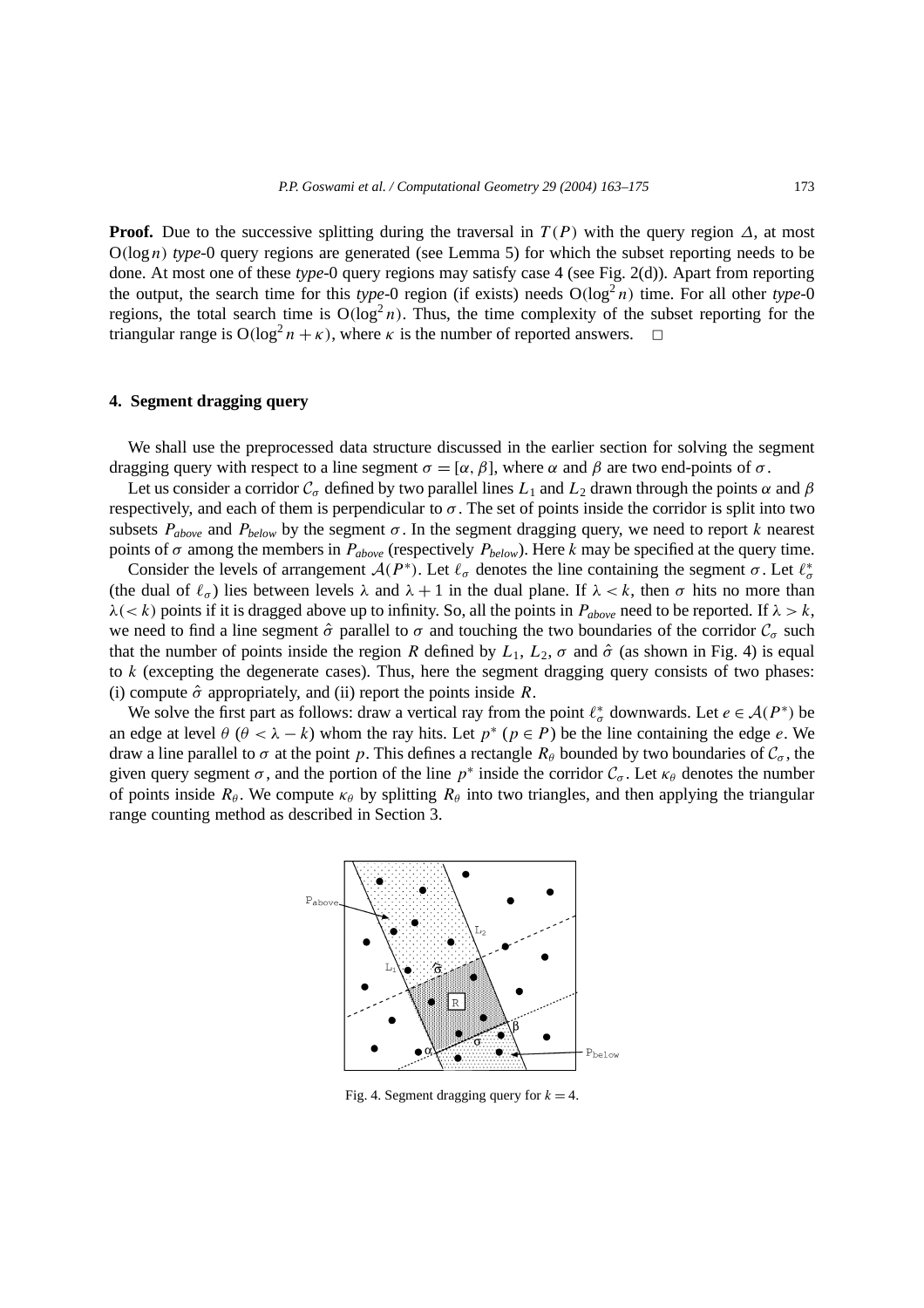**Lemma 8.** Let  $e_i$  and  $e_j$  be two edges at level *i* and *j*,  $i < j$ .  $R_i$  and  $R_j$  denote two rectangles as defined *above. If*  $\kappa_i$  *and*  $\kappa_j$  *denote the number of points inside*  $R_i$  *and*  $R_j$  *respectively, then*  $\kappa_i > \kappa_j$ *.* 

**Proof.** Follows from the fact that the area of  $R_i$  is greater than that of  $R_i$ , but the three sides of  $R_i$  are common to those of  $R_i$ .  $\Box$ 

**Lemma 9.** *A rectangle R above the query line segment σ and containing exactly k points can be obtained*  $in \space O(\log^2 n)$  *time.* 

**Proof.** We consider all the edges of  $A(P^*)$  that are hit by the vertically downward ray shot from the point  $\ell^*_{\sigma}$ . These edges are at different levels of  $A(P^*)$ . By Lemma 8, the desired  $\hat{\sigma}$  can be selected using binary search among these edges. The lemma follows from the fact that, at each step (i) we choose an edge from the aforesaid set and define the corresponding rectangle inside the corridor  $C_{\sigma}$ , and then (ii) we find the number of points inside that rectangle by triangular range counting query.  $\Box$ 

Next, we use subset reporting algorithm for triangular range to report the points inside the desired rectangle *R*. Thus, we have the main result of this work.

**Theorem 4.** *Given a set of n points in* 2D, *it can be preprocessed in*  $O(n^2)$  *time and space such that for an arbitrary query line segment, the segment dragging query can be answered in*  $O(k + \log^2 n)$  *time, where k is an input at the query time.*

### **5.** *k* **nearest neighbors of** *σ*

The problem of finding *k* nearest neighbors of  $\sigma = [\alpha, \beta]$  has two phases: (i) solve segment dragging query with parameter *k* for both above and below  $\sigma$ , and (ii) find *k* nearest neighbors of  $\alpha$  and  $\beta$ . Phase (i) outputs two lists *Labove* and *Lbelow* each containing at most *k* points. The members of these lists are sorted with respect to their vertical distances from  $\sigma$ . Phase (ii) can be solved by creating the order-*k* Voronoi diagram provided *k* is known prior to the preprocessing. This produces two lists *Lα* and *Lβ* each containing *k* points. The members in these lists are sorted with respect to their distances from  $\alpha$  and  $\beta$  respectively. Finally, a merge like pass among the members in these four lists returns the *k* nearest neighbors of the line segment *σ* . Thus, the time complexity of creating an order-*k* Voronoi diagram influences the preprocessing time complexity for finding *k* nearest neighbors query of a line segment. The time complexity of the best known deterministic algorithm for creating an order-*k* Voronoi diagram is  $O(nk \log^2 k(\frac{\log n}{\log k})^{O(1)})$  [6]. The storage and query time complexities for the *k* nearest neighbors problem remain same as that of the segment dragging query problem. It needs to be mentioned that Agarwal et al. [1] proposed a randomized algorithm for creating an order-*k* Voronoi diagram in  $O(n \log^3 n + k(n - k))$  time. Thus, we have the following theorem:

**Theorem 5.** Given a set of *n* points in 2D, it can be preprocessed in  $O(n^2)$  time and space such that for *an arbitrary query line segment*  $\sigma$ , *the k nearest neighbors of*  $\sigma$  *can be computed in*  $O(k + log^2 n)$  *time, where k is specified at the time of preprocessing.*